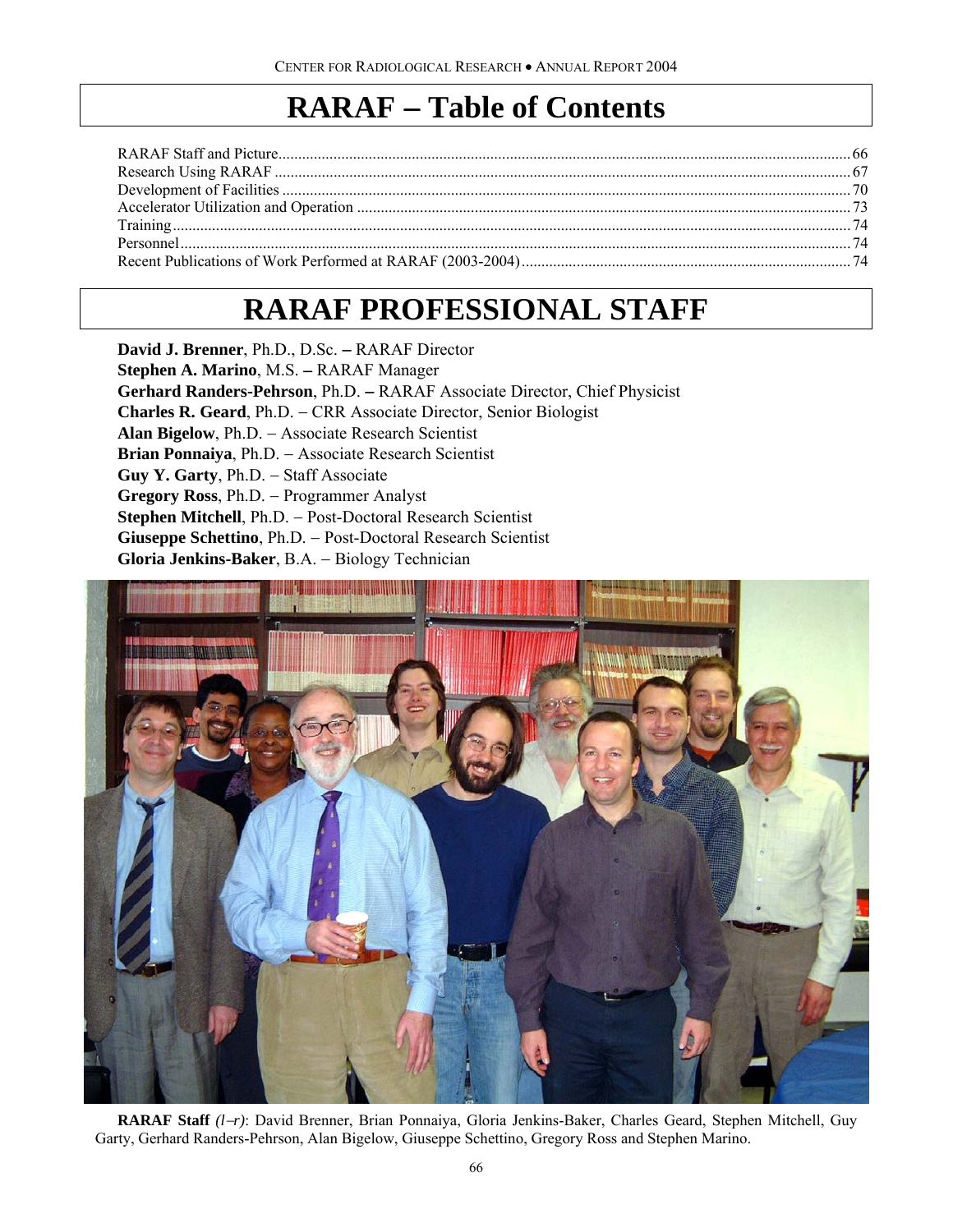### **The Radiological Research Accelerator Facility**

**AN NIH-SUPPORTED RESOURCE CENTER – WWW.RARAF.ORG** 

*Director: David J. Brenner, Ph.D., D.Sc. Manager: Stephen A. Marino, M.S. Chief Physicist: Gerhard Randers-Pehrson, Ph.D.* 

This is a major year for RARAF. Our Van de Graaff accelerator, which is 55 years old and has provided us with charged particle beams for over 38 years, will be decommissioned this May. We will install a new Singletron from High Voltage Engineering (HVE) that should provide us with increased voltage, stability and beam current.

Among the major accomplishments this year:

- The first microbeam irradiations using the new microbeam facility (Microbeam II);
- Construction of a successful quadrupole triplet, producing a helium ion beam spot 3.5 µm in diameter;
- Construction of the stand-alone microbeam vacuum system and installation and testing of the quadrupole magnets.

#### **Research Using RARAF**

For several years, the focus of most of the biology experiments at RARAF has been the "bystander" effect, in which cells that are not irradiated show a response to radiation when in close contact with or even only in the presence of irradiated cells. Several experiments examining this effect were continued this year and new ones initiated, observing a variety of endpoints to determine the size of the effect and the mechanism(s) by which it is transmitted. Evidence has been obtained for both direct gap junction communication through cell membrane contact and indirect, long-range communication through media transfer. In some experiments, the unirradiated cells can be identified due to differential staining and scored directly, in other experiments unirradiated cells are physically separated from the irradiated cells during irradiation. Both the microbeam and the track segment facilities continue to be utilized in various investigations of this phenomenon. The single-particle microbeam facility provides precise control of the number and location of particles so that irradiated and bystander cells may be distinguished but is somewhat limited in the number of cells that can be irradiated. The track segment facility provides broad beam irradiation that provides a random pattern of charged particles but allows large numbers of cells to be irradiated and multiple users in a single day.

In Table I are listed the experiments performed at RARAF from November 1, 2003 through October 31, 2004 and the number of days each was run in this period. Use of the accelerator for experiments was 50% of the normal available time, 50% higher than last year and the highest we have attained at Nevis Labs. In addition, for the first time in over a decade outside users accounted for half the experiment time. Sixteen different experiments were run during this period, about the same as the average for 1997−2003.

Seven experiments were undertaken by members of the CRR, supported by grants from the National Institutes of Health (NIH) and the Department of Energy (DOE). Nine experiments were performed by outside users, supported by grants and awards from the NIH, the National Aeronautics and Space Administration (NASA), the National Science Foundation (NSF), and the Ministry of Education, Science, Sports and Culture of Japan. Brief descriptions of these experiments follow.

Eric Hall and Stephen Mitchell of the Center for Radiological Research (CRR) continued investigations involving the oncogenic neoplastic transformation of mouse C3H 10T½ cells (Exp. 73). Using the microbeam facility, 10% of the cells were irradiated through the nucleus with 2 to 12 helium ions. Cells were plated at densities of approximately 200 and 2000 per dish to try to observe the relative contribution of cell-cell communication to the bystander effect. Cell killing and transformation were greater for the cells plated at the higher density relative to those plated at the lower density. The results imply that gap junction communication has a greater role in the bystander effect than media transfer. In another aspect of the study, a novel radiation apparatus where irradiated and non-irradiated cells were grown in close proximity was used to investigate the relationship between the bystander effect and adaptive response in C3H 10T½ cells. Special "strip" track segment dishes were made by cutting the Mylar surface on the bottom of special cell dishes into many equal strips and removing alternate strips. The remaining Mylar strips are sufficiently thick to stop the incident ions, so that cells plated on these surfaces are not irradiated. These dishes were placed inside standard track segment dishes that have a complete Mylar surface 6  $\mu$ m thick, through which the ions readily pass. Cells are plated on the combined surface. When the cells were left *in situ* for 24 h for the non-hit cells to co-culture with cells irradiated with 5 Gy of  $\alpha$ -particles using the track segment facility, a significant increase in both cell killing and oncogenic transformation frequency was observed. If these cells were treated with 2 cGy of x-rays 5 h prior to co-culture with irradiated cells, approximately 95% of the bystander effect was canceled out. A 2.5-fold decrease in the oncogenic transformation frequency was also observed. To investigate whether mouse embryo fibroblast cells haplo-insufficient for one or more of a number of genes of known importance, namely *ATM*, *BRCA1* and *RAD9*, are radiosensitive to cell lethality and/or oncogenic transformation, cells that are heterozygous for these genes were irradiated on the track segment facility. To date no difference has been seen for survival, whereas cells haplo-insufficient for both *ATM* and *RAD9* are signifi-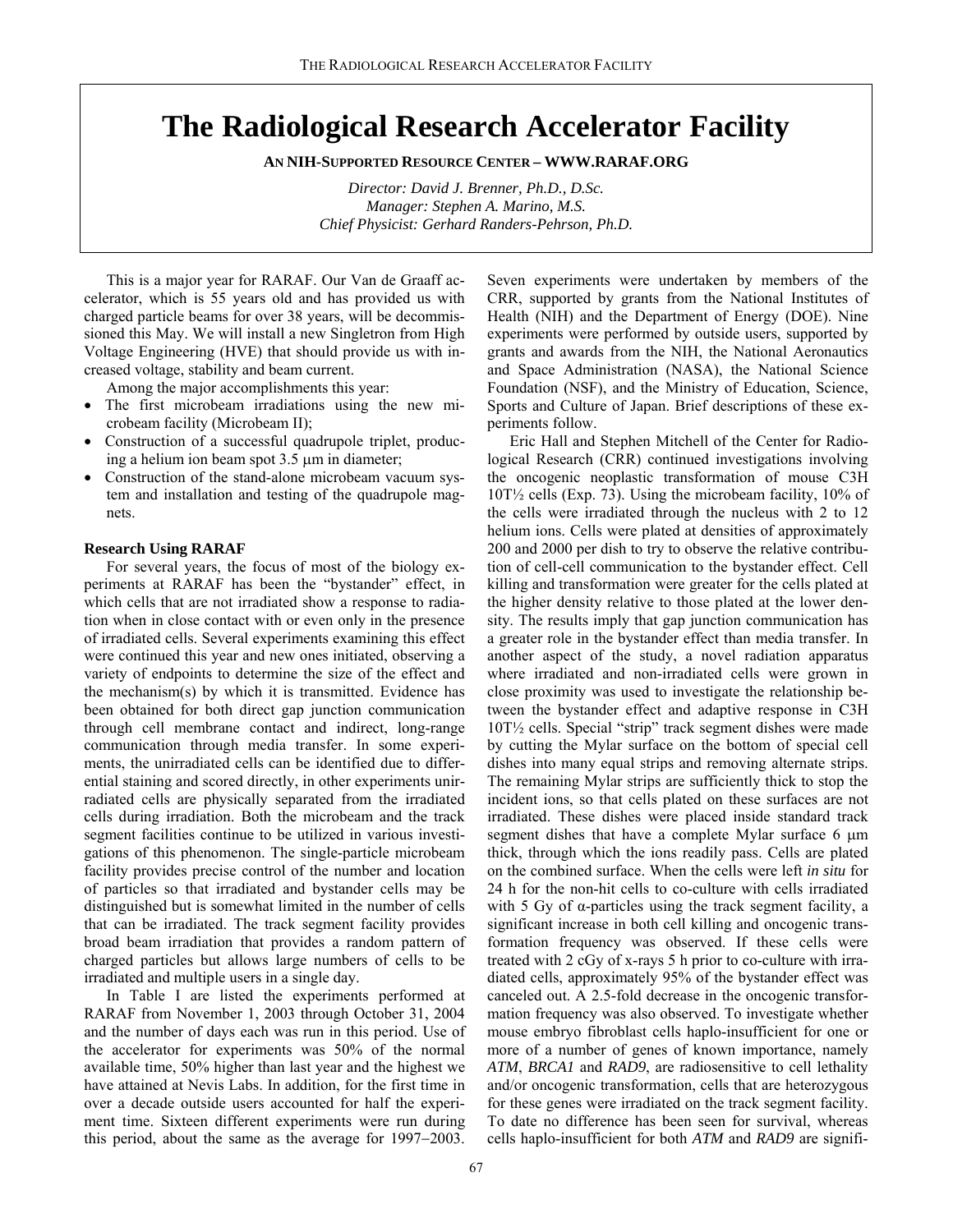| Table I.                                             |  |  |  |  |  |  |
|------------------------------------------------------|--|--|--|--|--|--|
| Experiments Run at RARAF, Nov. 1, 2003–Oct. 31, 2004 |  |  |  |  |  |  |

| Exp.<br>No. | <b>Experimenter</b>             | <b>Institution</b>                               | Exp.<br><b>Type</b> | <b>Title of Experiment</b>                                                                                                       | No.<br><b>Days</b><br>Run |
|-------------|---------------------------------|--------------------------------------------------|---------------------|----------------------------------------------------------------------------------------------------------------------------------|---------------------------|
| 73          | S. Mitchell,<br>E.J. Hall       | <b>CRR</b>                                       | Biology             | Neoplastic transformation of mouse cells<br>by $\alpha$ -particles                                                               | 6.9                       |
| 82          | R. Eliassi,<br>(G. Garty)       | <b>UCLA</b>                                      | Physics             | 1. Detection of explosives                                                                                                       | 9.8                       |
| 89          | R. H. Maurer,<br>et al.         | Johns Hopkins<br>University                      | Physics             | 2. Calibration of a portable real-time<br>neutron spectrometry system                                                            | 0.6                       |
| 92          | S. Amundson                     | <b>NIH</b>                                       | Biology             | Functional genomics of cellular response<br>to high-LET radiation                                                                | 5.0                       |
| 94          | B. Ponnaiya,<br>C.R. Geard      | <b>CRR</b>                                       | Biology             | Single cell responses in hit and bystander<br>cells: single-cell RT-PCR and protein<br>immunofluorescence                        | 8.3                       |
| 103         | G. Jenkins,<br>C.R. Geard       | <b>CRR</b>                                       | Biology             | Damage induction and characterization<br>in known hit versus non-hit human cells                                                 | 9.6                       |
| 106         | B. Ponnaiya,<br>C.R. Geard      | <b>CRR</b>                                       | Biology             | Track segment alpha-particles, cell co-<br>cultures and the bystander effect                                                     | 2.3                       |
| 110         | H. Zhou,<br>T.K. Hei            | <b>CRR</b>                                       | Biology             | Identification of molecular signals of<br>alpha-particle-induced bystander<br>mutagenesis                                        | 13.2                      |
| 113         | A. Miller                       | <b>AFRRI</b>                                     | Biology             | Role of alpha-particle radiation in de-<br>pleted uranium-induced cellular effects                                               | 1.0                       |
| 118         | R. Kolesnick,<br>G. Perez       | MSKCC; Mass.<br>General Hosp.                    | Biology             | Characterization of the radiosensitive<br>target for cell death in mouse oocytes                                                 | 3.5                       |
| 121         | A. Zhu,<br>H. Lieberman         | <b>CRR</b>                                       | Biology             | The bystander effect in mouse embryo<br>stem cells with mutant Mrad9 gene                                                        | 14.6                      |
| 122         | K. Kosakowski                   | <b>SSG Precision</b><br>Optics, Inc.             | Physics             | Strength of epoxy joints after neutron<br>irradiation                                                                            | 1.3                       |
| 123         | E. Aprile                       | CU Astrophyics                                   | Physics             | Calibration of a liquid xenon detector                                                                                           | $\overline{22.5}$         |
| 125         | M. Suzuki (H.<br>Zhou)          | Ntnl. Inst. of<br>Radiological<br>Science, Japan | Biology             | Chromatid fragment induction detected<br>with the PCR technique by cytoplasmic<br>irradiation in normal human bronchial<br>cells | 16.8                      |
| 126         | O. Sedelnikova<br>(L. Smilenov) | <b>NIH</b>                                       | Biology             | γ-H2AX foci formation in directly irradi-<br>ated and bystander cells                                                            | 3.5                       |
| 129         | W. Morgan<br>(S. Mitchell)      | University of<br>Maryland                        | Biology             | Investigation of the bystander effect                                                                                            | 6.1                       |

zons probe that will travel past Pluto to the outer asteroid belt. Since the probe will spend much of its life too far away to use solar panels, there will be a radioisotope thermoelectric generator (RTG) on board that uses the radioactive decay of plutonium to produce electricity. The potential effect of neutrons emitted by the plutonium on the resolution of the CCDs was determined. A neutron energy of 2.1 MeV was used because it is near the average energy of the neutrons produced by the fission of plutonium.

Sally Amundson, now a member of the CRR, is conducting two types of experiments concerning the radiation-induced gene expression profiles in human cell lines using cDNA microarray hybridization and other methods (Exp. 92). The first involves track segment irradiation for comparison of gene expression responses to direct and bystander irradiation. In these experiments, gene expression at 4 and 24 hours post treatment are compared. Early experiments have worked well and they are now being repeated to establish reproducibility and to obtain sufficient data to begin informatic analysis. The second type of irradiation involves use of the microbeam to irradiate either

**Note**: Names in parentheses are CRR members who collaborated with outside experimenters.

cantly more prone to transformation than wild-type cells.

Development of a method to detect explosives in baggage (Exp. 82) was resumed this year. Ravash Eliassi, an undergraduate student at UCLA, in collaboration with Guy Garty and under the guidance of Gerhard Randers-Pehrson, both of the CRR, made measurements of neutron spectra and yield from the  $Be^9(p,n)$  reaction using a very thin beryllium target. The detection system is based on resonant scattering of 0.43 MeV neutrons by nitrogen and oxygen. Measurements were made for several combinations of reaction angle and incident proton energy that produce 0.43 MeV neutrons to determine parameters producing the highest yield and the spectrum that contains the highest percentage of neutrons of the desired energy.

Richard Maurer, David Roth and James Kinnison of Johns Hopkins University performed an irradiation (Exp. 89) with neutrons of a pair of charged-coupled devices (CCDs) to be used to send video signals from the NASA New Horicell nuclei or cytoplasm. These experiments require optimization and validation of cDNA amplification techniques to produce sufficient material for microarray hybridization from the small number of cells irradiated. Initial results indicate the system is robust and accurate. RNA from single microbeam dishes has been isolated successfully and early amplification and hybridization results are highly encouraging. Gene expression profiles have been obtained from both nuclear and cytoplasmic irradiation at 4 and 24 hours after treatment. As in the case of the track-segment bystander studies, these experiments must still be repeated to obtain reproducible data that can be analyzed to reveal gene expression trends.

Two studies investigating the bystander effect were continued by Brian Ponnaiya and Charles Geard of the CRR. In one study (Exp. 94), levels of p21 production were measured in individual normal human fibroblasts using immunofluo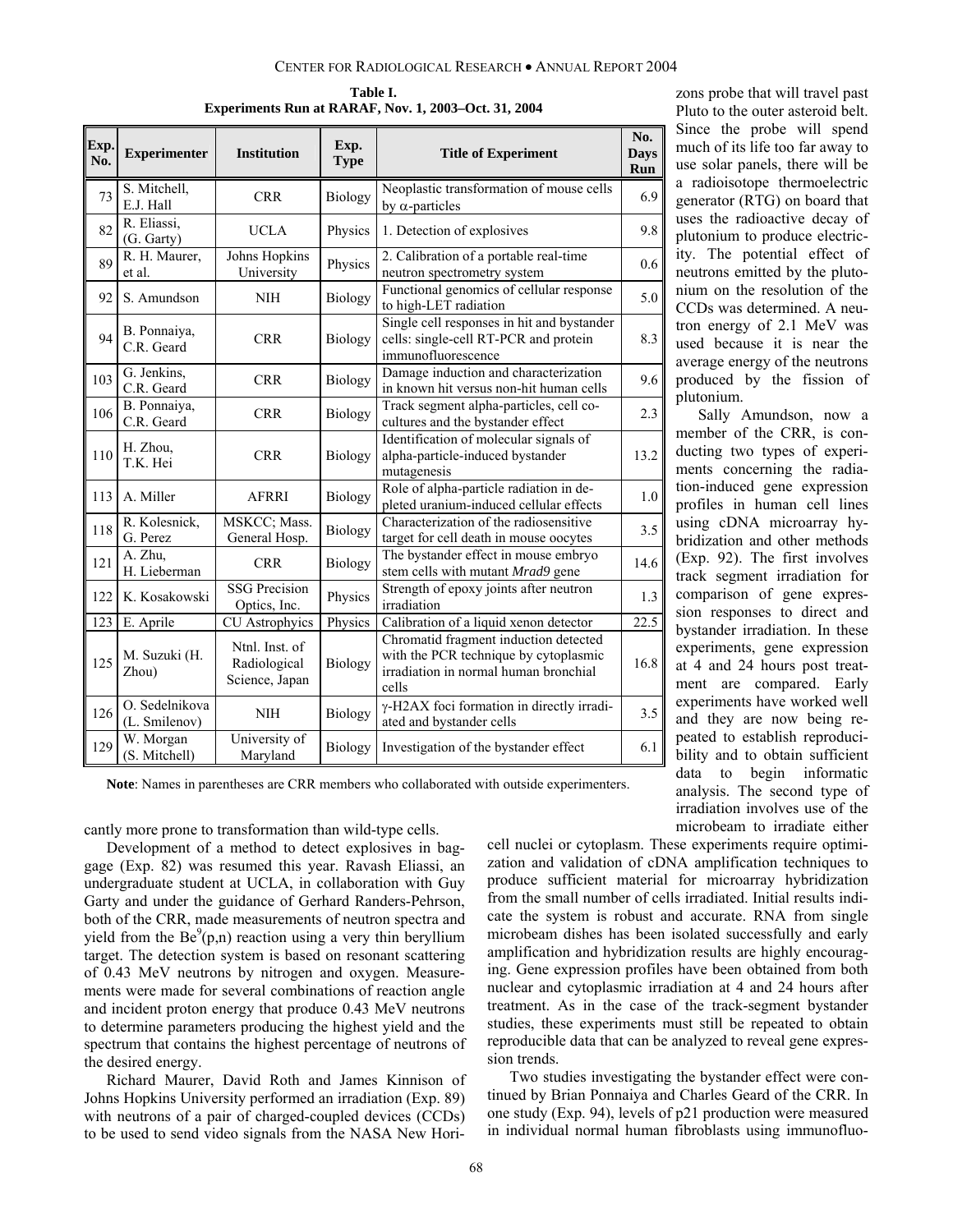rescent staining. This procedure permits observation of the variation in response of individual cells to radiation instead of just the average response of a large number of cells. From 1 to 100% of the cell nuclei were irradiated with helium ions using the microbeam facility. The second investigation uses the track segment facility for broad-beam charged particle irradiations of human fibroblasts and epithelial cells immortalized with telomerase (Exp. 106). Special cell dishes are made from stainless steel rings with thin Mylar windows glued on both sides onto which cells are plated, eliminating any possibility of cell-cell contact between cells on opposing surfaces. The dish volume is filled with medium. Cells on one surface are irradiated with <sup>4</sup>He ions; cells on the opposite surface are unirradiated because the particles stop in the medium before reaching them. They have used this novel co-culturing protocol previously to demonstrate bystander responses observed by the induction of micronuclei and chromosomal aberrations in non-irradiated normal human fibroblasts following irradiation with helium ions using the track segment facility. These studies have since been expanded to include analyses of cellular signaling pathways in both irradiated and bystander cells at both the protein and mRNA levels. Cells were observed *in situ* after irradiation with doses from 0.05 to 1.6 Gy of 125 keV/ $\mu$ m <sup>4</sup>He ions or 0.01 to 0.10 Gy of 12 keV/ $\mu$ m protons. The proteins examined by immunofluorescence techniques included p21/WAF1 and members of the MAP kinase signaling pathway, i.e., ERK1/2, p38 and pJNK, whose phosphorylation status has been shown to be altered in both irradiated and bystander cells. Levels of mRNA from early response genes, including *c-fos*, *c-jun*, *junB* and *p21/WAF1* were also assayed using RT-PCR protocols.

Charles Geard and Gloria Jenkins of the CRR continued their studies of the bystander effect in several cell lines using the microbeam facility (Exp. 103). Normal human fibroblasts and human mammary epithelial cells were irradiated with helium ions, targeting 1%, 10% and 100% of the cell nuclei. Endpoints for various experiments included micronucleus production in S phase, production of p21, p53 and H2AX in the fibroblasts and production of H2AX in the mammary cells. In some of the experiments the bystander cells were stained with a dye different than the irradiated cells so the two could be distinguished.

Hongning Zhou and Tom Hei of the CRR continued to use the single-particle microbeam facility to try to identify the signaling transduction pathways involved in radiationinduced bystander mutagenesis (Exp. 110). Functional deficiency cell lines or cells treated with inhibitors are irradiated using the microbeam facility. A fraction of the cells is irradiated with alpha-particles. The cells are kept *in situ* for 2, 6, 24 or 48 hours after irradiation, thereby increasing the number of cells and the time for interaction. In addition, some experiments have been performed using the track segment facility using the "strip" dishes described for Experiment 73. The mRNA extracted from the cells is analyzed using microarrays*.* Preliminary data show some changes in gene expression in the bystander cells.

The Department of Defense is interested in the biological effects of depleted uranium (DU), especially after its significant relevance to the recent wars in the Middle East. The primary focus has been the chemical effects of DU on human cells. Alexandra Miller of the Armed Forces Radiobiological Research Institute (AFRRI) continued a study of neoplastic transformation of immortalized human osteoblast cells by helium ions (Exp. 113). Graded doses of helium ions were delivered using the track segment facility to try to determine the contribution to cell transformation of the alpha-particles emitted by the DU.

Richard Kolesnick of the Memorial Sloan Kettering Cancer Center (MSKCC) and Gloria Perez of Massachusetts General Hospital continued their efforts to try to determine whether the radiosensitive target for mouse oocyte killing (Exp. 118) is the DNA, the plasma membrane or the cytoplasm. Understanding what the target is would help in the development of protective therapies to prevent the side effects of radiotherapy on female germ cells. For these experiments they have selected the mouse strain C57BL/6 because oocytes from these mice show low rates of spontaneous apoptosis. Mature and immature oocytes are irradiated in the nucleus, the cytoplasm or the cell membrane using the microbeam facility. Because the oocytes are spherical with a uniform diameter of about 80 µm, they are irradiated with protons because the range of the helium ions is insufficient to penetrate much more than half way through the cells.

Howard Lieberman and Aiping Zhu of the CRR have completed experiments investigating the bystander effect in mouse embryonic stem cells with a mutation in the *Mrad9* gene (Exp. 121), which promotes radiation resistance and helps regulate the cell cycle and apoptosis. Cells plated on the special "strip" dishes were irradiated with 1 to 10 Gy of helium ions using the track segment facility and observed for cell survival, micronucleus production and apoptosis. Cells with the mutated gene show an enhanced bystander effect. The study was expanded to observe the survival of directly irradiated cells for LETs in the range 12 to 180 keV/µm. The cells with the mutated gene had significantly lower survival than normal cells for  $12 \text{ keV}/\text{µm}$  protons but there was little or no difference for 125 keV/µm helium ions, and these cohorts were growth phase dependent.

Irradiations with 2.1 MeV neutrons were performed for Kris Kosakowski of SSG Precision Optics, Inc. (Exp. 122). His company is sending optical lenses on the New Horizons space probe mentioned above for Exp. 89. Part of the lens mounts consist of blocks of Invar epoxied to silicon carbide. The lenses had to be tested for degradation of their optical properties by neutron exposure from the RTG power supply and the lens mounts were tested for changes in the bonding strength of the epoxy.

A group led by Elena Aprile of the Astrophysics section of Columbia University, in collaboration with researchers from Yale and Brown Universities, is calibrating a liquid xenon proportional counter (Exp. 123) to be used to detect WIMPs (weakly interacting massive particles). These are heavy neutral particles that only interact weakly with matter and may be the "dark matter" that will make up the "missing" mass required to "close" the universe, i.e. eventually cause the present expansion to reverse and implode. Neutrons scattered at a fixed angle by the xenon are detected in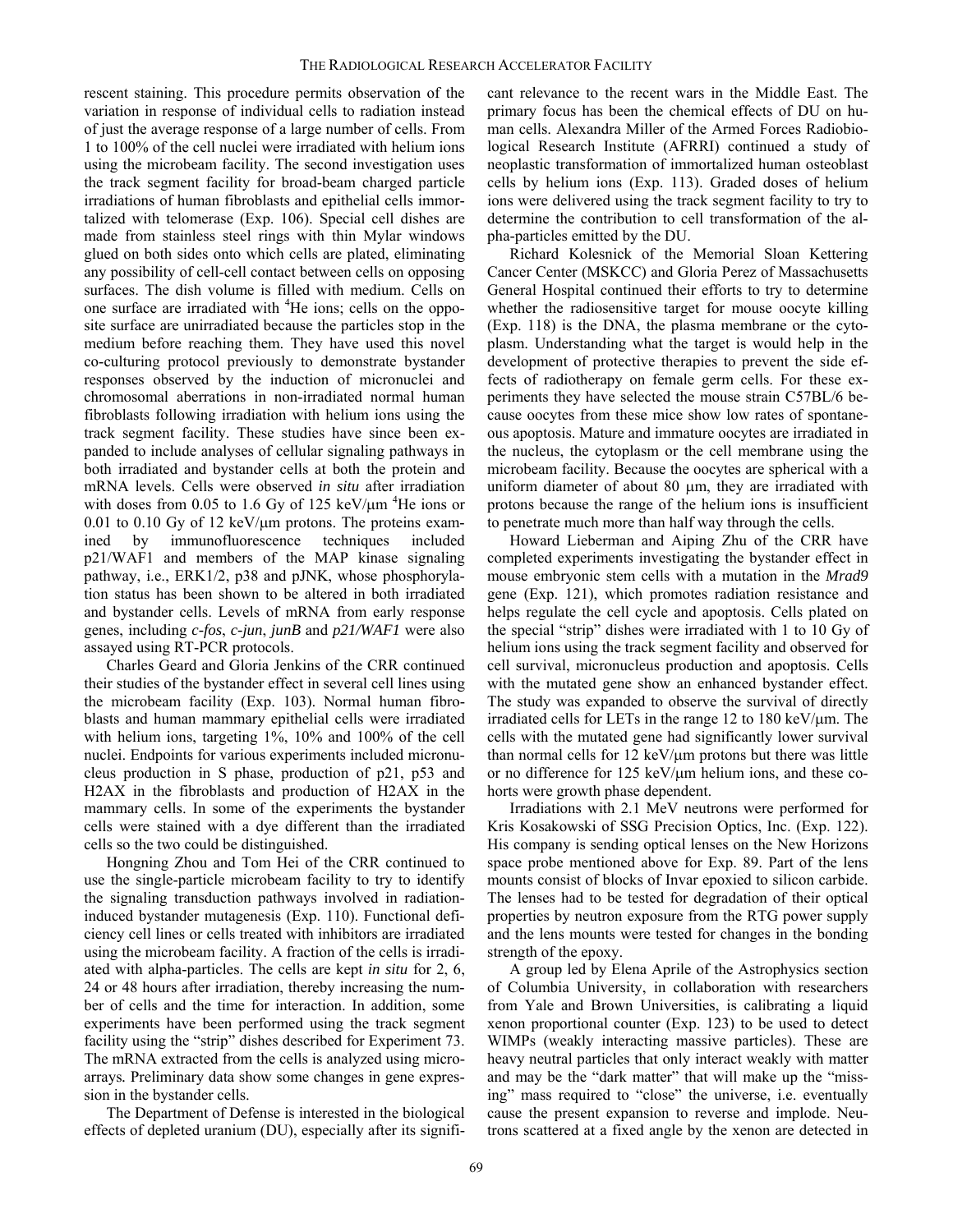coincidence with pulses produced by the neutrons in the xenon detector. Since the initial neutron energy is known, the energy imparted to the xenon nucleus can be calculated. This energy divided by the height of the xenon detector pulse provides the calibration of the detector.

Masao Suzuki of the National Institute of Radiological Science, Japan, in collaboration with Hongning Zhou of the CRR, continued his efforts to determine whether alphaparticle irradiation can induce a bystander response in primary human bronchial epithelial (NHBE) cells (Exp. 125), extending the study to bystanders of cytoplasmic irradiation. Either all or ten percent of the cells were irradiated in the cytoplasm with helium ions using the microbeam facility. The cells were then accumulated in the G2 phase of the cell cycle and the process of premature chromosome condensation (G2PCC) was used to observe chromatin aberrations. Preliminary data show cytoplasmic alpha-particle irradiation can induce a bystander effect. However, more irradiated cells as well as non-irradiated bystander cells are needed to further confirm the results.

The occurrence of non-targeted effects calls into question the use of simple linear extrapolations of cancer risk to low doses from data taken at higher doses. Olga Sedelnikova of the NIH, in collaboration with Lubomir Smilenov of the CRR, is investigating a model for bystander effects that would be potentially applicable to radiation risk estimation (Exp. 126). They are evaluating the lesions that are introduced into DNA by alpha-particles and the resulting nontargeted bystander effect. These lesions, and particularly the most dangerous – double strand breaks (DSB), can be revealed by phosphorylation of the histone H2AX. Primary WI38 human epithelial cells stained with Hoechst dye that is visible to the microbeam imaging system are mixed with others stained with cyto-orange (bystanders) that are not visible. The cells dyed with the Hoechst stain are irradiated with graded numbers of alpha-particles. The numbers of DSB in directly irradiated cells and in non-hit cells in close proximity to an irradiated cell are estimated by phosphorylation of the histone H2AX. The results from these experiments as well as from experiments from other labs will be used to make an overall best assessment of the public health significance of bystander-mediated responses.

William Morgan of the University of Maryland, in collaboration with Stephen Mitchell of the CRR, performed an investigation of the bystander effect (Exp. 129) using the GM10115 cell line which does not show gap junction communication. Cells were irradiated with 2 to 12 helium ions using the microbeam facility or were plated on the "strip" dishes described in Exp. 73 and given a dose of 5 Gy of helium ions using the track segment facility. No difference was seen for cell killing, emphasizing the importance of gap junctions in mediating the bystander response.

#### **Development of Facilities**

Our development effort has somewhat decreased this year from last but is still very high. We have added another person to the development team: Giuseppe Schettino, who developed the x-ray microbeam for the Gray Cancer Institute.

Development continued or was initiated on the microbeam facilities and a number of extensions of their capabilities:

- Development of focused accelerator microbeams
- Source-based microbeam
- Focused x-ray microbeam
- Precision z-motion stage
- Laser ion source
- Secondary emission ion microscope (SEIM) for viewing focused beam spots
- Non-scattering particle detector
- Advanced imaging systems
- New accelerator

#### *Development of focused accelerator microbeams*

A quadruplet lens with titanium-coated rods was mounted in the alignment tube for the double lens system and placed in the beam line for the new microbeam facility. It focused the beam to less than a 7 µm diameter. Measurements made of the voltages required to obtain various beam spot geometries when all and only some of the lens elements were used provided data for our consultant at the University of Louisiana, Alexander Dymnikov, to calculate parameters for the double quadrupole triplet lens assembly that will be used to focus the ion beam to a diameter of  $0.5 \mu m$ .

The first quadrupole triplet based on these calculations has been constructed, placed in a separate alignment tube and inserted in the beam line in place of the quadruplet lens. This triplet lens has produced a beam spot for helium ions 3.5 µm in diameter. It required very little voltage conditioning, produced an acceptable beam in less than a week of adjustments and has been used for microbeam irradiations for several months. The second quadrupole triplet is under construction in our shop and will be inserted for testing in place of the present one, once it is completed. When the voltages on this second lens have been adjusted to produce the smallest beam spot attainable, the two lenses will be mounted in a single tube for testing of the compound lens system that will produce a sub-micron beam spot.

#### *Source-based microbeam*

A stand-alone microbeam (SAM) has been designed based on a small, relatively low activity radioactive alphaparticle emitter (5 mCi  $^{210}P_0$ ) plated on the tip of a 1-mm diameter wire. Alpha-particles emitted from the source will be focused into a spot 10 µm in diameter using a compound quadrupole lens made from commercially available permanent magnets, since only a single type and energy of particle will be focused. The pair of quadrupole triplets is similar to the one designed for the sub-micron microbeam, the only difference being that it uses magnetic lenses, rather than electrostatic lenses. A small stepping motor rotating a disc with holes will be placed just above the source to chop the beam, enabling single particle irradiations. The end station for the original microbeam will be used to perform microbeam irradiations. The SAM will replace the acceleratorbased system in our original microbeam laboratory and can be used during the period when the Van de Graaff is being removed and the Singletron installed.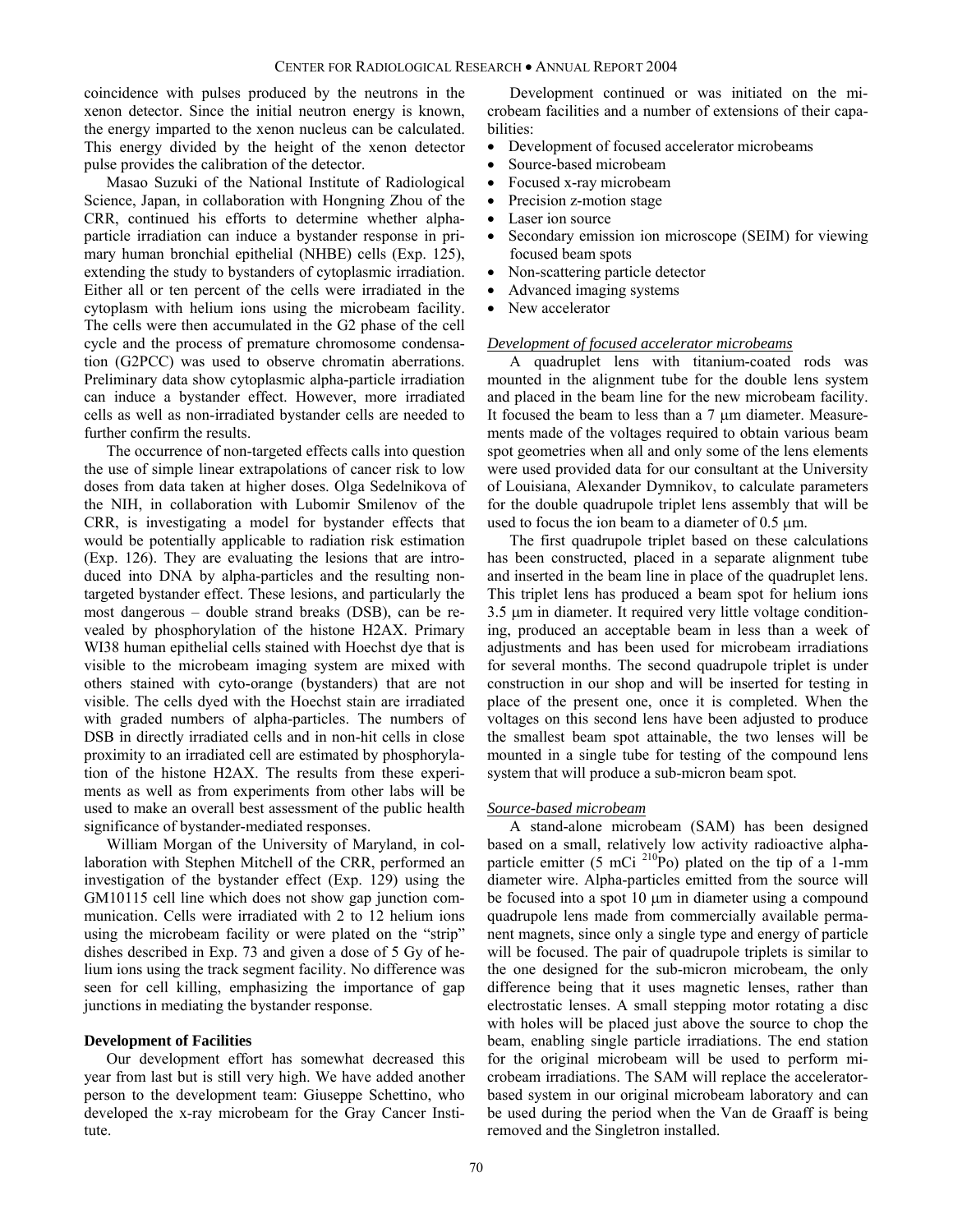

**Fig. 1** The new microbeam irradiation station (Microbeam II). On the right is a rack containing most of the electronics for the camera, moving the stage and data acquisition. The Mad City stage is in place on the microscope. The pivot for moving the microscope between the on-line and off-line positions is in the center of the picture.

The magnets have been received and mounted in the support structure manufactured in our shop. To test the system and adjust the lenses, we are using a helium beam from the accelerator on a thin aluminum foil to produce an energy and energy spread that match those calculated for the polonium source. The end station for our original microbeam was moved to the floor above because additional room for the lens structure was required between the table and the bending magnet. The first lens was adjusted to provide a good line image on a CCD mounted at the focal point of the lens. By adjusting the second lens, the beam has been focused to a spot  $30 \mu m$  in diameter using the compound lens system. Further adjustments of the lenses are expected to result in a beam spot 10 µm in diameter.

A glove box has been purchased in which to plate the polonium on the wire to make the alpha source. This procedure is expected to be quite simple and exhaust all the polonium from the solution. A thin layer of gold will be plated over the source to contain the polonium. We are awaiting an amendment to our radioactive materials license so we can receive a small quantity of polonium as a test of the procedure.

#### *Focused x-ray microbeam*

We have investigated expanding the microbeam repertoire to include soft x-rays (Al  $k_{\alpha}$ , 1.49 keV). Microbeam studies with focused high-energy x-rays or gamma-rays are not feasible due to Compton scattering effects, so we are limited to x-ray energies where the predominant mode of interaction is photo-electron absorption. A proton beam will be focused onto an aluminum foil using the compound electrostatic lens. The characteristic x-rays produced in the foil then will be focused to a diameter of 1 µm using a zone plate with a focal length of 12.7 mm. Calculations performed indicate that a 1 nA proton beam should produce a dose rate of



**Fig. 2** The original microbeam irradiation station moved to the floor above the original microbeam room (normally storage) for use in testing the stand alone microbeam system. One of the permanent magnet quadrupole triplets is inside the white enclosure (to keep it clean) in the middle of the table on the left.

0.1 Gy/sec of x-rays, adequate for the biological studies envisioned. An alternative system is being investigated in which a capillary tube with an inside diameter of a few microns would be used instead of a zone plate to collimate or focus the x-rays. The end of the microbeam line will be modified so that the target and focusing system can be rotated into or out of the beam path to change irradiation modalities quickly and without interrupting the vacuum system.

#### *Precision z-motion stage*

The high-precision stage from Mad City Labs in Wisconsin that also has a vertical motion is in routine use in the Microbeam II irradiation station. This stage has a range of motion of 200  $\mu$ m in the x and y directions and 100  $\mu$ m in the z direction, with nanometer positioning. Because of its limited range of motion in the horizontal plane, it has been mounted within a coarser stage in order to be able to access the entire area on which cells are plated. The vertical motion is required for the imaging techniques described below. The stage is also used to raise and lower the sample over the exit window during movement to minimize the separation from the window and thereby reduce beam spread due to scattering in the window.

#### *Laser ion source*

Development of the laser ion source continues to progress. The mounts for the mirrors and lenses to direct and focus the laser beam on the target have been constructed and installed and testing of the system has begun. The motor system advances the target surface along a spiral with each laser pulse in order to obtain a fresh surface and maintain yield. Methods are being examined to protect the focusing lens from material ejected by the target and to maintain the laser focus to prevent damage to the target.

The terminal of the new Singletron has been designed to accommodate the ion source without any modification to our present design. We have decided not to install the source in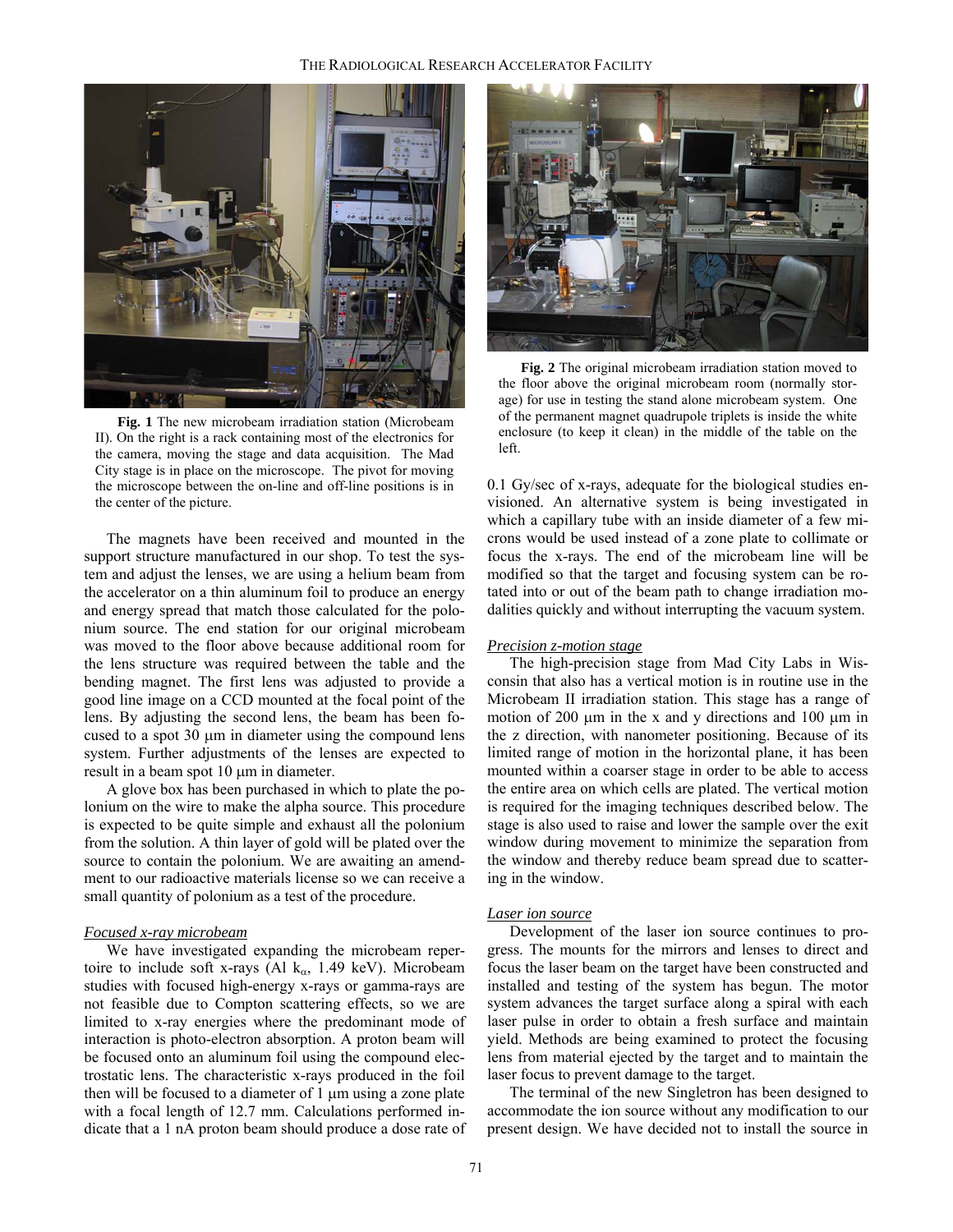the Van de Graaff, which could take up to a month for modifications to the terminal and testing, because the accelerator will be decommissioned at the end of April.

#### *Secondary emission ion microscope*

As we improve the spatial characteristics of the microbeam system, it becomes increasingly important to be able to assess the beam quality in order to adjust the system to its optimum capabilities. A secondary electron ion microscope (SEIM) has been designed and is currently being constructed. This device will enable us to measure the beam profile and position in real time with sub-micron resolution and sensitivity to single ions (1−5 MeV protons, as well as heavier ions). The SEIM design was inspired by the technique of photoelectron microscopy (PEM) and we gratefully acknowledge the advice of a world expert in PEM, Dr. Gertrude Rempfer, in finalizing our design. The SEIM is based on secondary electron emission (SEE) by a film on which the ions in the beam are incident. The ejected electrons are focused to form a magnified image on an imageintensified CCD. In order to overcome the chromatic and spherical aberrations inherent in the electrostatic lens and provide a more compact instrument, the electrons are bent by a 45º angle, reflected by an electrostatic mirror and bent by an additional 45º before reaching the detector. This "folded" design of the SEIM is a novel one, developed at RARAF. Calculations indicate a magnification of  $~500$  can be achieved, yielding a resolution of 0.1−0.2 µm.

We have built an "unfolded" SEIM, consisting of the electrostatic lens and the electron detector but without the magnet and mirror, in order to test the lens properties. For this version, simulations have shown that both the resolution and magnification are 10−20 times inferior to the folded SEIM. For testing and calibration purposes the SEE foil was replaced with a quartz window on which a micron scale pattern of aluminum was evaporated. The pattern was illuminated with low intensity UV light and the resulting photoelectrons were imaged, similar to a photoelectron microscope. In a sample image based on ~200,000 electrons the width of the spot edge allows us to estimate the SEIM resolution at 4.3 µm RMS, in good agreement with the prediction of 4−5µm made by simulations. The predicted magnification (16x) is also in good agreement with the measured value of 20x.

The SAM would also be useful for groups that desire to perform microbeam experiments at their home institutions but lack an appropriate accelerator. It is estimated that a complete SAM system, including the microscope, could be built for  $\sim$ \$100k.

#### *Non-scattering particle detector*

To irradiate thick samples, such as model tissue systems or oocytes, or to use particles with very short ranges, such as the heavy ions from the laser ion source, a completely nonscattering upstream particle detector is necessary. A novel particle detector has been designed on the basis of a long series of inductive cells coupled together into a delay line. The Lumped Delay Line Detector  $(LD<sup>2</sup>)$  will consist of 300 silver cylinders 3 mm long with a 2.2 mm inside diameter

connected by inductors and capacitively coupled to ground. The cylinders are glued to a semi-cylindrical tube of dielectric material 1 m long for mechanical support. The dielectric has a semi-cylindrical metal tube around it that can be rotated about its axis to adjust the capacitance. If the individual segment delays are set (by adjustment of the capacitance) such that the propagation velocity of the pulse equals the projectile velocity, the pulses induced in all segments will add coherently, giving a fast electron pulse at one end of the delay line that is 150 times larger than the charge induced on a single cylinder. This easily detectable charge of at least 150 electrons will be amplified to provide the detection pulse for the particle counter. The surface-mount inductors have been purchased. The silver cylinders originally purchased proved to be too eccentric and badly finished. Silver tubing has been purchased from which our shop will machine the cylinders. The rest of the detector parts have been designed and await machining. Testing of the detector will probably not begin until we have the new accelerator operational. It is anticipated that this detector will become the standard detector for all the irradiations on the new microbeam facility.

#### *Advanced imaging systems*

Development continued on new imaging techniques to view cells without using stain and to obtain threedimensional images of unstained cells. Two different techniques are being investigated: phase-shifted interference microscopy and quantitative non-interference phase microscopy (QPm).

In phase-shifted interferometry images are obtained with an immersion Mirau interferometric objective in a sequence of three sub-wavelength path differences (phase shifts) between the sample and the lens. For this technique, it is important that the substrate for the cells be optically flat. The combined images can be used to produce a topographic image by solving for the phase shifts at each point. The essence of the algorithm for determining these phase shifts is to solve for three variables with an over-determined system of four equations. Results so far are encouraging. It has not yet been determined whether the cells will have to be on a reflective surface. The Mirau lens has been purchased and the immersion system has been designed, with assistance from Chun-Che Peng, one of the high school students.

The other method being investigated is a relatively new technique that can generate phase images and phaseamplitude images using a standard microscope. To obtain a quantitative phase image, an in-focus image and very slightly positively and negatively defocused images are collected. The resulting data can be used to yield the phase distribution by Fourier-transform methods. Test images sent to the software manufacturer yielded surprisingly good resultant images. We are evaluating a trial copy of the Fourier transform-based software for generating phase images or phase-amplitude images from the three microscope images.

Both of these techniques require rapid automated motion in the X-Y plane for locating the cells as well as in Z for changing the focal plane. In the case of immersion-based Mirau interferometry, the precision must be on the order of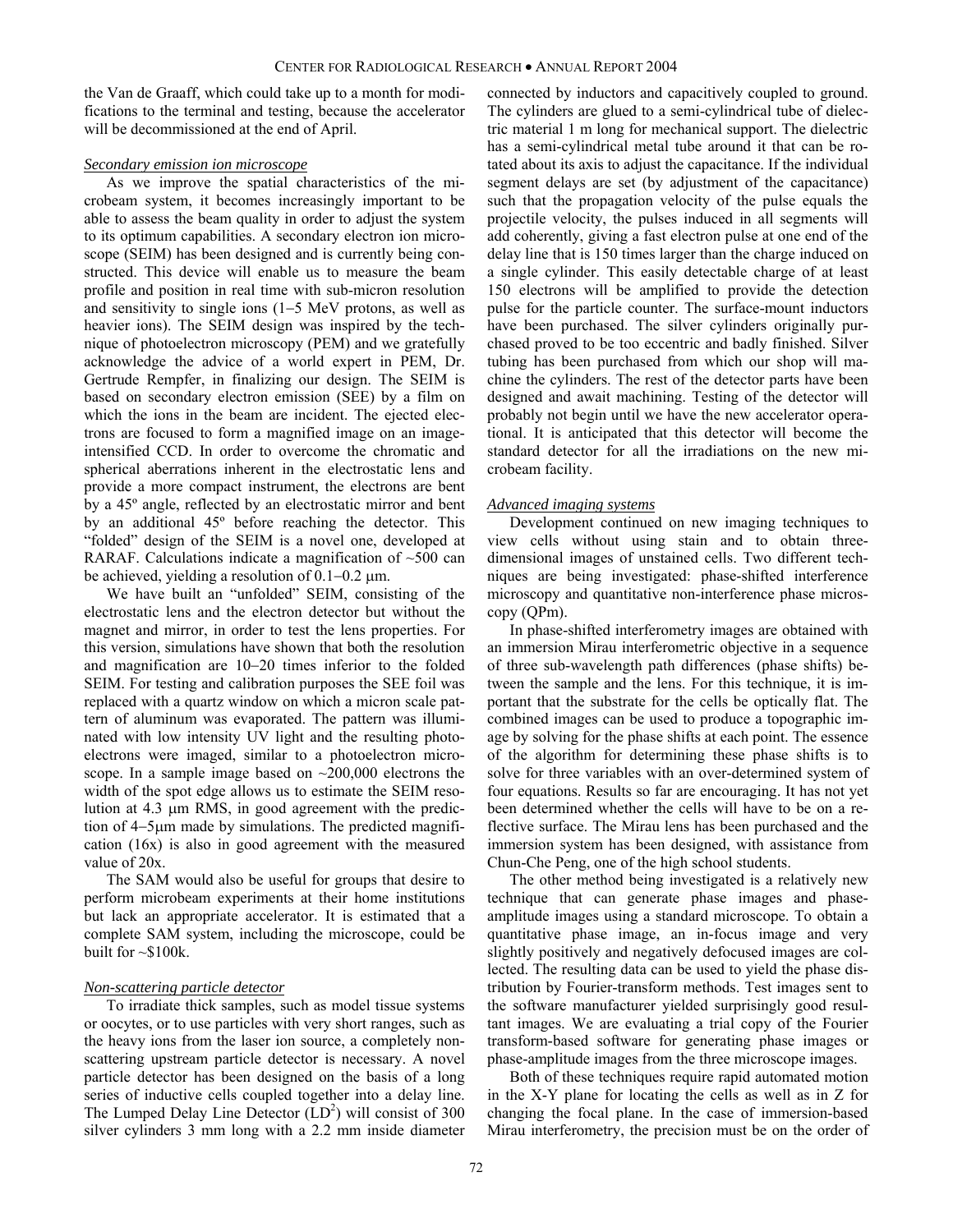tens of nanometers. The Mad City stage will be able to provide the vertical motion required by both these methods to obtain the necessary images at different distances between the sample and the lens.

A method of identifying the stage of the cell cycle using the microbeam image analysis system is being investigated. The Hoechst 33342 dye used to stain cell nuclei for identification in the microbeam irradiation system binds to the DNA in the nucleus. Cells in G2 have twice the DNA of cells in G0 or G1, with cells in S phase increasing from the level in G1 to that in G2. Consequently, it seems reasonable to believe that the amount of stain in a nucleus could be used to indicate which of these phases a cell is in. Initial measurements using cells synchronized in G1 by serum starvation have proven inconclusive. Additional measurements are continuing.

#### *New Accelerator*

The specifications for the Singletron from HVE in general exceed those for the Van de Graaff it is replacing. The maximum terminal voltage is 5 MV with 100 V or less ripple at 3 MV. The maximum voltage ever attained by the Van de Graaff was 4.4 MV and the ripple was never less than 1-2 kV. The maximum beam currents are 200 µA of protons, 100  $\mu$ A of deuterons and 1  $\mu$ A of helium ions, similar to that of the Van de Graaff.

The Singletron is scheduled to be shipped by boat from the Netherlands about May 20 of this year and should arrive in port 1−2 weeks later. The Singletron will then be carried by truck to RARAF where it will be lifted by crane, placed on its rails and rolled into place. The Van de Graaff, of course, will have to be removed before then.

We will begin the process of disconnecting the Van de Graaff wiring and plumbing on May 2. All the old control wires and the racks that supply power to the accelerator will be removed. At the console, all the voltage regulation electronics and controls for the ion source and charging system also will be removed. The Singletron will be controlled by a computer at the console through a fiber-optic link to the accelerator rack. The accelerator vacuum system will be disconnected from the rest of the beam line and the interior of the Van de Graaff dismantled. The accelerator pressure vessel, the interior components and especially the base plate will be assayed to determine whether the pieces can be disposed of as regular scrap or will have to be handled as radioactive material. The interior of the acceleration tube will be tested for tritium contamination that may have occurred from years of using tritium targets to make neutrons, and decontaminated before disposal, if necessary.

Although the Van de Graaff was originally put in place using the overhead crane in the building, removal by the same method is no longer practical because of the shield blocks over the area and the labs that have been built on them, particularly the Microbeam II lab. Therefore, in order to remove the baseplate and pressure vessel, the rear wall of the building extension will be cut open and the accelerator pulled out onto a temporary platform where it will be lifted by crane onto a truck. Rails for the Singletron will be put in place on this platform temporarily so that the new accelerator can be rolled in through the same opening. We anticipate the entire process of removing the Van de Graaff and putting the Singletron into place will take about one month.

After the building has been restored and the electric and fiber-optic cables are installed, a representative from HVE will supervise the assembly of the Singletron by the RARAF staff. Once the accelerator is assembled, performance tests will be made to certify that the accelerator meets (or exceeds) the specifications HVE stated in their bid. HVE estimates that this process will take 4−5 months, so that there will be a 5−6 month period when no accelerator will be available.

#### **Accelerator Utilization and Operation**

Accelerator usage is summarized in Table II. The accelerator now is started at 7:30 AM on most days and run into the evening on many nights for experiments, development and repair. In addition, Dr. Aprile's Astrophysics group (Exp. 123) has run continuously over a few weekends. This has resulted in a total use (117%, including repairs) that considerably exceeds the nominal accelerator availability of one 8-hour shift per weekday and is the highest we have had at Nevis Labs.

Use of the accelerator for radiobiology and associated dosimetry increased almost 50% over 2002−2003 and was about the same as the average for 1999 to 2003. About half the accelerator use for all experiments was for microbeam irradiations. Because of the relatively low number of cells that can be irradiated in a day, microbeam experiments usually require considerably more beam time than broad beam irradiations to obtain sufficient biological material, especially for low probability events such as transformation and mutation, and therefore normally constitute a large fraction of the experimental use.

Radiological physics utilization of the accelerator increased again this past year, primarily due to the calibration of the xenon detector (Exp. 123) that comprised about 18% of all the time used for experiments. On two weekends, this experiment ran continuously for  $2\frac{1}{2}$  days. As usual, there were no chemistry experiments this reporting period.

Use of the accelerator for online development declined about 15% over last year but still comprised over 40% of all available time. For several months, many more than the usual number of extra shifts was worked in the evening, on weekends and holidays.

**Table II. Accelerator Use, Nov. 2003–Oct. 2004 Percent Usage of Available Days**

| Radiobiology and associated dosimetry    | 37  |
|------------------------------------------|-----|
| Radiological physics and chemistry       | 14  |
| On-line facility development and testing | 42  |
| <b>Off-line facility development</b>     | 17  |
| <b>Safety system</b>                     | 2.5 |
| Accelerator-related repairs/maintenance  | 18  |
| Other repairs and maintenance            |     |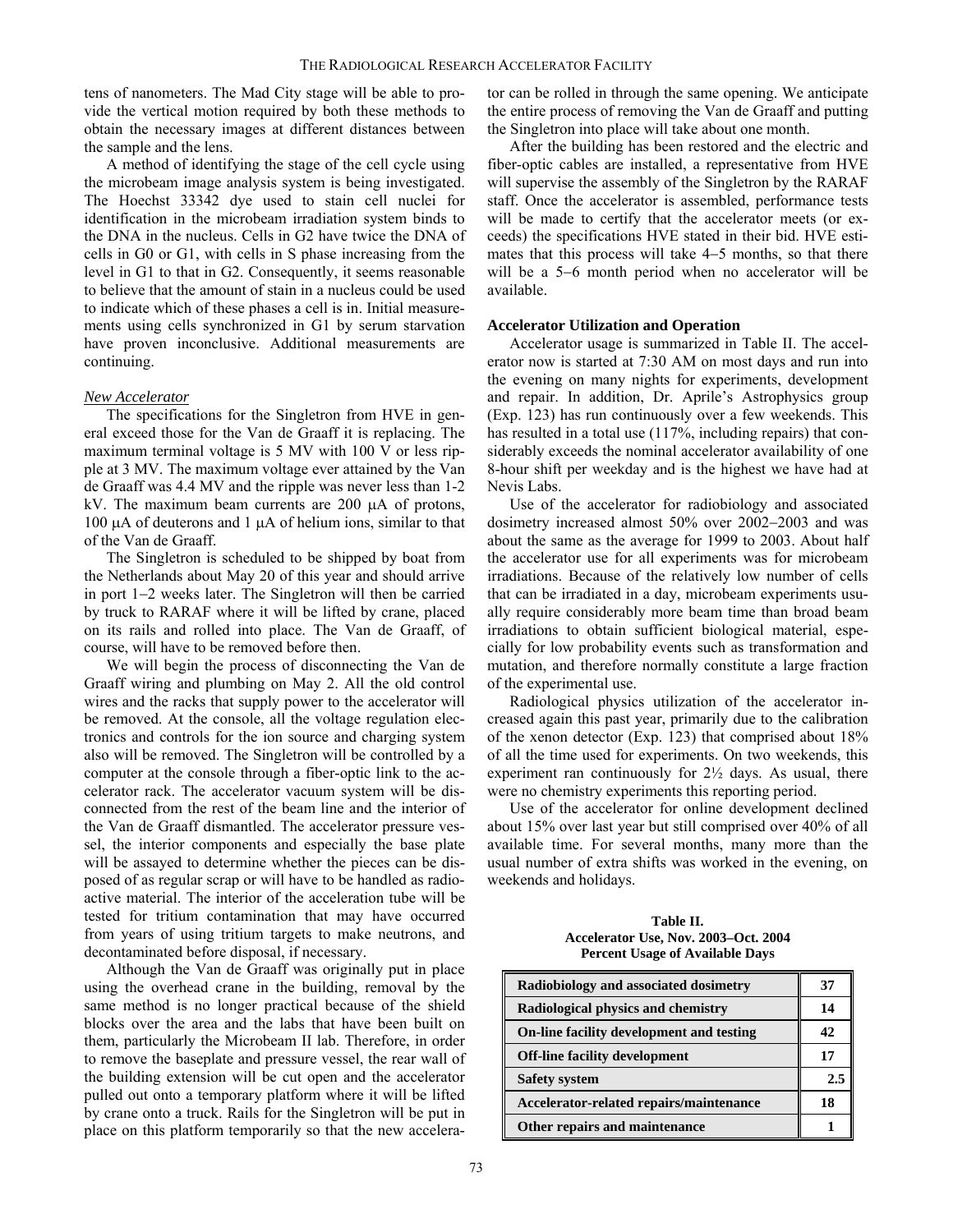Accelerator maintenance and repair time increased by 50% over last year, returning to the level of 2001−2002, and was also about 50% higher than the long-term average due to continued problems in the power supply in the terminal used to spray negative charge on the charging belt. Despite several modifications to the supply to reduce sparking, one of two strings of high voltage diodes in the supply would short out. We believe we now have located the cause of this problem and have repaired the power supply. The vacuum leak in one of the sections of the acceleration tube is a problem that has troubled us for several years, but at the moment is only an annoyance since a procedure has been developed to reseal the leak each time we open the accelerator for repair. No replacement of the section is planned because the accelerator will be dismantled in about 2 months to make room for the new one. No major repairs or modifications to the accelerator were performed. Once the new accelerator is installed, we anticipate much less accelerator maintenance, not only because the Singletron will be new, but also because it will be charged electronically (similar to a Cockroft-Walton) and will have few moving parts (no belt or chains). It has an RF ion source that also should require less maintenance than the Duoplasmatron source we are presently using. During the 5−6 months for the removal of the Van de Graaff and installation of the Singletron there will be no "on-line" development or accelerator-based experiments. All biology will be performed using the stand-alone microbeam. However, considerable development will continue since much of it is concerned with optical or other imaging issues and these don't require an accelerator.

#### **Training**

This year we have had several students train at RARAF. During the summer of 2004, five students from Stuyvesant High School in Manhattan (Lusana Ahsan, Ross Kelly, Perry Leung, Deep Parikh, and Chun-Che Peng) spent at least two half days each week for 6 weeks working on projects in biology or physics that they selected. At the end of their projects, the students gave very professional presentations of their work. Their knowledge and commitment to their projects was impressive. This summer program for high school students now will be offered every year.

Ravash Eliassi, an undergraduate student from UCLA, spent ten weeks during the summer measuring the yields and neutron spectra produced by protons on a very thin beryllium target (Exp. 82). This type of target might be used to produce neutrons for the detection of explosives by resonant neutron scattering.

David Ross, an undergraduate student from the University of North Texas spent 4 weeks starting in December 2004 studying whether the phase of the cell cycle could be determined by the microbeam image analysis system using quantitative analysis of the Hoechst stain.

#### **Personnel**

The Director of RARAF is Dr. David Brenner. The Van de Graaff accelerator facility is operated by Mr. Stephen Marino and Dr. Gerhard Randers-Pehrson. Our ranks have now swelled to a total of seven physicists, an increase of two.

Dr. Alan Bigelow, now an Associate Research Scientist, is continuing the development of the laser ion source and an optical system for 3-dimensional viewing of cells.

Dr. Guy Garty, a Staff Associate, is working on the development of a stand alone microbeam, the secondary emission ion microscope (SEIM) and an inductive detector  $(LD<sup>2</sup>)$ for single ions.

Mr. Greg Ross is a Programmer/Analyst, assisting with various programming tasks and working on the development of a stand alone microbeam and new methods of imaging cells.

Dr. Giuseppe Schettino, a Post-Doctoral Fellow, arrived in November from the Gray Lab in England. He will work primarily on the development of the x-ray microbeam.

Dr. Furu Zhan, a Post-Doctoral Fellow, returned to China in May, 2004.

Biologists from the Center for Radiological Research are stationed at the facility in order to perform experiments:

- Dr. Charles Geard, the Associate Director of the CRR, continues to spend most of each working day at RARAF. In addition to his own research, he is collaborates with some of the outside users on experiments using the single-particle microbeam facility.
- Dr. Brian Ponnaiya is an Associate Research Scientist performing experiments using the track segment and microbeam irradiation facilities.
- Ms. Gloria Jenkins, a Biology Technician, performs experiments on the microbeam facility for Dr. Geard.
- Dr. Stephen Mitchell, a Post-Doctoral Fellow, continues to perform research involving neoplastic transformation of cells.

#### **Recent Publications of Work Performed at Raraf (2003**−**2004)**

- 1. Amundson SA, Do KT, Vinikoor L, Koch-Paiz CA, Bittner ML, Trent JM, Meltzer P and Fornace AJ Jr. Stress-specific signatures: Expression profiling of p53 wild-type and null human cells. *Oncogene* Apr 11, 2005 [Epub ahead of print].
- 2. Balajee AS, Geard CR. Replication protein A and gamma-H2AX foci assembly is triggered by cellular response to DNA double-strand breaks. *Exp Cell Res* **300**:320-34, 2004.
- 3. Balajee AS, Ponnaiya B, Baskar R and Geard CR. Induction of replication protein a in bystander cells. *Radiat Res* **162**:677-86, 2004.
- 4. Balajee AS and Geard CR. Replication protein A relocates into distinct nuclear foci and co-localizes with γ-H2AX in response to DNA damaging agents. (Submitted to *Radiat Res*, 2004.)
- 5. Bigelow AW, Randers-Pehrson G, Kelly RP and Brenner DJ. Laser Ion Source for Columbia University's Microbeam. *Nucl Instr Meth B* (in press 2005).
- 6. Bigelow AW, Ross GJ, Randers-Pehrson G and Brenner DJ. The Columbia University Microbeam II endstation for cell imaging and irradiation. *Nucl Instr Meth B* (in press 2005).
- 7. Garty G, Randers-Pehrson G and Brenner DJ. Develop-